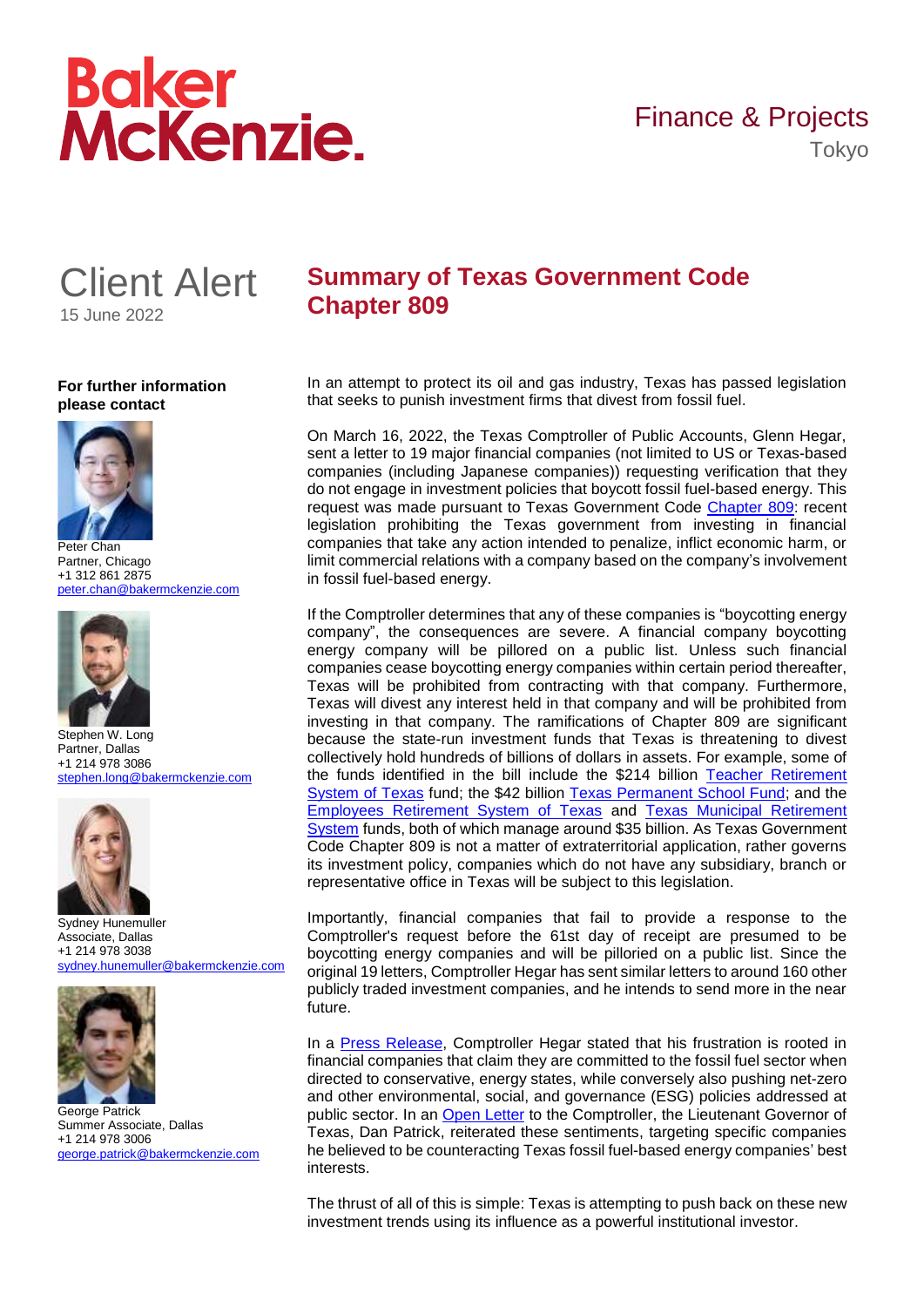

Masato Honma Partner +81 3 6271 9505 [masato.honma@bakermckenzie.com](mailto:masato.honma@bakermckenzie.com)



Hiroyuki Kitamura Senior Associate +81 3 6271 9758 [hiroyuki.kitamura@bakermckenzie.com](mailto:hiroyuki.kitamura@bakermckenzie.com)

### **Definition of Boycott Energy Company**

While the potential consequences of being deemed as "boycotting energy company" by the Comptroller are intimidating, the terms within the legislation are ambiguous enough to warrant uncertainty regarding whether a company is truly at risk.

For example, in Section 809.001(1), refusing to deal with a fossil fuel-based energy company is not considered boycotting if it is committed pursuant to an "ordinary business purpose." The state of Texas has yet to define what conduct would constitute an "ordinary business purpose," and it is unclear how this standard will be applied in practice. For example, based on the language of the statute, it is undecided as to whether refusing to invest in a risky fossil fuel industry, such as arctic oil drilling, would be allowable. Moreover, it is also uncertain whether Texas would consider hedging between green and fossil fuelbased energy for regular diversification purposes as an ordinary business purpose or a full-blown boycott.

Furthermore, while Texas was undoubtedly inspired to pass this legislation due to policy motivations surrounding its prominent oil and gas industry, the extent to which other fossil fuel industries are protected is uncertain. Boycotting an industry such as coal may not cause a similarly targeted response from Texas legislators, but based on the language of the legislation, it would still be considered to be boycotting energy companies.

### **SEC Scrutiny of ESG Disclosure to Investors**

In connection with the capital market, in case that financial companies publicly declare their ESG policy, such financial companies must ensure that their response to the Comptroller is harmonized with any similar disclosure to investors or filing with The U.S. Securities and Exchange Commission.

Through the initiation of recent Enforcement Actions by the SEC, it is clear that the SEC plans to thoroughly investigate funds that claim to be environmentally responsible in order to ensure that they are accurately incorporating ESG factors into their investment selection process. Thus, ensuring that a response to the Comptroller is in line with any similar disclosure to investors or filing with the SEC is important.

## **What Happens Next?**

Texas legislators have proven their willingness to protect the state's oil and gas sector, but it is unclear how they will apply the reach of Chapter 809 in the process.

We expect the Comptroller's office to provide further clarity over the coming months. We also predict that the Comptroller's office will continue to serve these questionnaires upon various financial institutions, both before and after the formalization and publication of the initial list of financial institutions that "boycott energy companies."

If your firm receives a letter from the Comptroller's office, action is imperative. The strict 60-day deadline to respond to the request excludes the possibility of extensions, so it is important that a carefully-tailored response is provided on a timely basis. Your firm should also consider what, if any, further actions can be taken to ease the Comptroller's concerns.